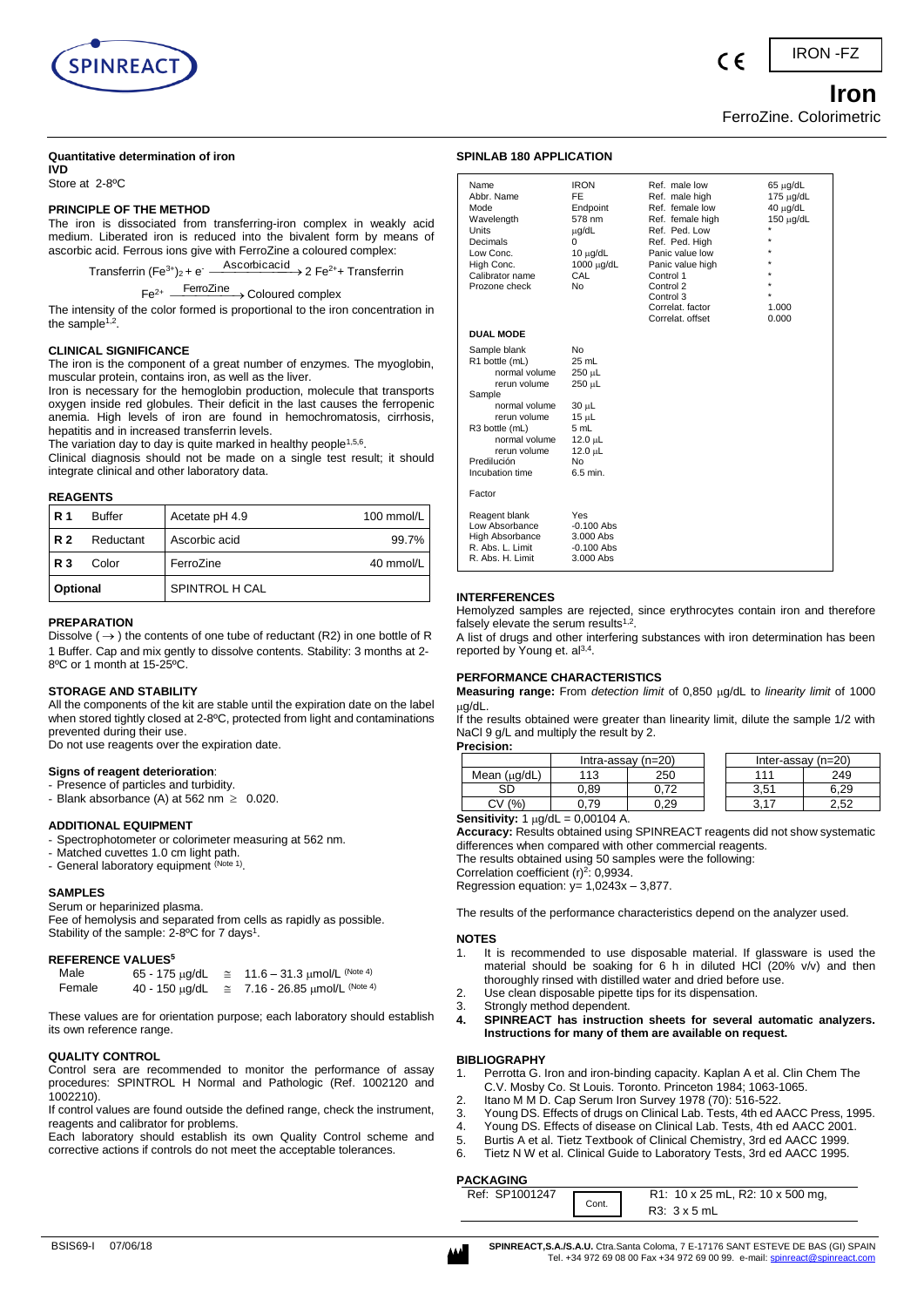

### **Determinación cuantitativa de hierro**

**IVD** Conservar a 2-8ºC

## **PRINCIPIO DEL MÉTODO**

El hierro se disocia del complejo sérico hierro-transferrina en medio ácido débil. El hierro libre se reduce a ión ferroso mediante el ácido ascórbico. Los iones ferrosos en presencia de FerroZine forma un complejo coloreado:

Transferrina (Fe<sup>3+</sup>)<sub>2</sub> + e<sup>-</sup> Acidoascórbico → 2 Fe<sup>2+</sup>+ Transferrina

Fe<sup>2+</sup> <sup>FerroZine</sup> > Complejo coloreado

La intensidad del color formado es proporcional a la concentración de hierro en la muestra ensayada<sup>1,2</sup>.

### **SIGNIFICADO CLÍNICO**

El hierro es el constituyente de un gran número de enzimas. La mioglobina, proteína muscular, contiene hierro, así como el hígado.

El hierro es necesario para la producción de hemoglobina, molécula que transporta el oxígeno en el interior de los glóbulos rojos. Su déficit causa anemia ferropénica. Se encuentran niveles elevados de hierro en la hemocromatosis, cirrosis, hepatitis aguda y en concentraciones altas de transferrina. La variación día a día es común en poblaciones sanas1,5,6. El diagnóstico clínico debe realizarse teniendo en cuenta todos los datos clínicos y de laboratorio.

### **REACTIVOS**

| R <sub>1</sub> Tampón | Acetato pH 4,9  | 100 mmol/L |
|-----------------------|-----------------|------------|
| <b>R2</b> Reductor    | Acido ascórbico | 99,7%      |
| R 3 Color             | FerroZine       | 40 mmol/L  |
| Opcional              | SPINTROL H CAL  |            |

### **PREPARACIÓN**

Disolver ( $\rightarrow$  ) el contenido de un tubo de Reductor en un frasco de R1. Tapar y mezclar suavemente hasta disolver su contenido. Estabilidad: 3 meses a 2-8ºC o 1 mes a temperatura ambiente (15-25ºC).

## **CONSERVACIÓN Y ESTABILIDAD**

Todos los componentes del kit son estables, hasta la fecha de caducidad indicada en la etiqueta, cuando se mantienen los frascos bien cerrados a 2- 8ºC, protegidos de la luz y se evita su contaminación. No usar reactivos fuera de la fecha indicada.

### **Indicadores de deterioro de los reactivos:**

- Presencia de partículas y turbidez.
- Absorbancia (A) del Blanco a 562 nm  $\geq 0,020$ .

# **MATERIAL ADICIONAL**

- Espectrofotómetro o analizador para lecturas a 562 nm.
- Cubetas de 1,0 cm de paso de luz.
- Equipamiento habitual de laboratorio (Nota 1).

### **MUESTRAS**

Suero o plasma heparinizado.

Libre de hemólisis. Separado lo antes posible de los hematies. Estabilidad de la muestra: El hierro es estable de 7 días a 2-8°C<sup>1</sup>.

# **VALORES DE REFERENCIA<sup>5</sup>**

| Hombres | 65-175 µg/dL | $\approx$ 11,6-31,3 μmol/L <sup>(Nota 4)</sup>                  |
|---------|--------------|-----------------------------------------------------------------|
| Mujeres | 40-150 μg/dL | $~\cong$ 7,16-26,85 μmol/L <sup>(Nota 4)</sup>                  |
|         |              | Estos valores son orientativos. Es recomendable que cada labora |

le que cada laboratorio establezca sus propios valores de referencia.

### **CONTROL DE CALIDAD**

Es conveniente analizar junto con las muestras sueros control valorados: SPINTROL H Normal y Patológico (Ref. 1002120 y 1002210).

Si los valores hallados se encuentran fuera del rango de tolerancia, revisar el instrumento, los reactivos y el Patrón.

Cada laboratorio debe disponer su propio Control de Calidad y establecer correcciones en el caso de que los controles no cumplan con las tolerancias.

# **APLICACIÓN AL SPINLAB 180** Nombre HIERRO Ref. Hombre Inf. 65 µg/dL

| Nombre abreviado<br>Modo<br>Long. ondas<br>Unidades<br>Decimales<br>Conc. Inferior<br>Conc. Superior<br>Calibrador<br>Chequeo prozona                                                | FE<br>Endpoint<br>578 nm<br>µg/dL<br>0<br>$10 \mu g/dL$<br>1000 µg/dL<br>CAL<br>No                                   | Ref. Hombre Sup.<br>Ref. Mujer Inf.<br>Ref. Mujer Sup.<br>Ref. Ped. Inf.<br>Ref. Ped. Sup.<br>Valor pánico bajo<br>Valor pánico alto<br>Control 1<br>Control 2<br>Control 3<br>Factor correl.<br>Offset de correl. | 175 μg/dL<br>$40 \mu g/dL$<br>$150 \mu q/dL$<br>$\star$<br>$\star$<br>$\star$<br>1.000<br>0.000 |
|--------------------------------------------------------------------------------------------------------------------------------------------------------------------------------------|----------------------------------------------------------------------------------------------------------------------|--------------------------------------------------------------------------------------------------------------------------------------------------------------------------------------------------------------------|-------------------------------------------------------------------------------------------------|
| <b>MODO DUAL</b>                                                                                                                                                                     |                                                                                                                      |                                                                                                                                                                                                                    |                                                                                                 |
| Blanco muestra<br>Frasco R1 (mL)<br>Vol. normal<br>Vol. repet.<br>Muestra<br>Vol. normal<br>Vol. repet.<br>Frasco R3 (mL)<br>Vol. normal<br>Vol. repet.<br>Predilución<br>Incubación | No<br>25 mL<br>250 µL<br>250 µL<br>30.0 µL<br>$15.0 \mu L$<br>5 mL<br>$12.0 \mu L$<br>$12.0 \mu L$<br>No<br>6.5 min. |                                                                                                                                                                                                                    |                                                                                                 |
| Factor                                                                                                                                                                               |                                                                                                                      |                                                                                                                                                                                                                    |                                                                                                 |
| Blanco reactivo<br>Absorbancia inf.<br>Absorbancia sup.<br>Lim.Inf. Abs. React.<br>Lim.Sup. Abs. React.                                                                              | Si<br>$-0.100$ Abs<br>3.000 Abs<br>$-0.100$ Abs<br>3.000 Abs                                                         |                                                                                                                                                                                                                    |                                                                                                 |

### **INTERFERENCIAS**

Desechar las muestras hemolizadas, ya que los hematíes contienen hierro y pueden dar falsos resultados positivos<sup>1,2</sup>.

Se han descrito varias drogas y otras substancias que interfieren en la determinación del hierro<sup>3,4</sup>.

### **CARACTERISTICAS DEL METODO**

Rango de medida*:* Desde el límite de detección de 0,850 µg/dL hasta el límite de *linealidad* de 1000 µg/dL.

Si la concentración de la muestra es superior al límite de linealidad, diluir 1/2 con NaCl 9 g/L y multiplicar el resultado final por 2. **Precisión:**

| 156131011.         |                     |      |  |                         |      |
|--------------------|---------------------|------|--|-------------------------|------|
|                    | Intraserie $(n=20)$ |      |  | Interserie ( $n = 20$ ) |      |
| Media $(\mu g/dL)$ | 113                 | 250  |  | 111                     | 249  |
| SD                 | 0.89                | 0.72 |  | 3.51                    | 6.29 |
| (% )<br>CV         | .79                 | .29  |  |                         | 2.52 |

**Sensibilidad analítica**:  $1 \mu g/dL = 0,00104$  A. **Exactitud:** Los reactivos SPINREACT no muestran diferencias sistemáticas significativas cuando se comparan con otros reactivos comerciales.

Los resultados obtenidos con 50 muestras fueron los siguientes:

Coeficiente de correlación (r)<sup>2</sup>: 0,9934.

Ecuación de la recta de regresión: y= 1,0243x – 3,877.

Las características del método pueden variar según el analizador utilizado.

### **NOTAS**

- 1. Se recomienda utilizar material de plástico de un solo uso. Si se usa material de vidrio sumergirlo durante 6 h en HCl diluido (20%, v/v), enjuagar varias veces con agua destilada y secar antes de su uso.
- 2. Usar puntas de pipeta desechables limpias para su dispensación.
- 3. Los valores de referencia son altamente dependientes del método utilizado.
- **4. SPINREACT dispone de instrucciones detalladas para la aplicación de este reactivo en distintos analizadores.**

### **BIBLIOGRAFÍA**

- 1. Perrotta G. Iron and iron-binding capacity. Kaplan A et al. Clin Chem The C.V. Mosby Co. St Louis. Toronto. Princeton 1984; 1063-1065.
- 2. Itano M M D. Cap Serum Iron Survey 1978 (70): 516-522.
- 3. Young DS. Effects of drugs on Clinical Lab. Tests, 4th ed AACC Press, 1995.
- 4. Young DS. Effects of disease on Clinical Lab. Tests, 4th ed AACC 2001.
- 5. Burtis A et al. Tietz Textbook of Clinical Chemistry, 3rd ed AACC 1999.
- Tietz N W et al. Clinical Guide to Laboratory Tests, 3rd ed AACC 1995.

### **PRESENTACIÓN**

| Ref: SP1001247 | Cont. | R1: 10 x 25 mL, R2: 10 x 500 mg, |
|----------------|-------|----------------------------------|
|                |       | R3: 3 x 5 mL                     |

 **Hierro**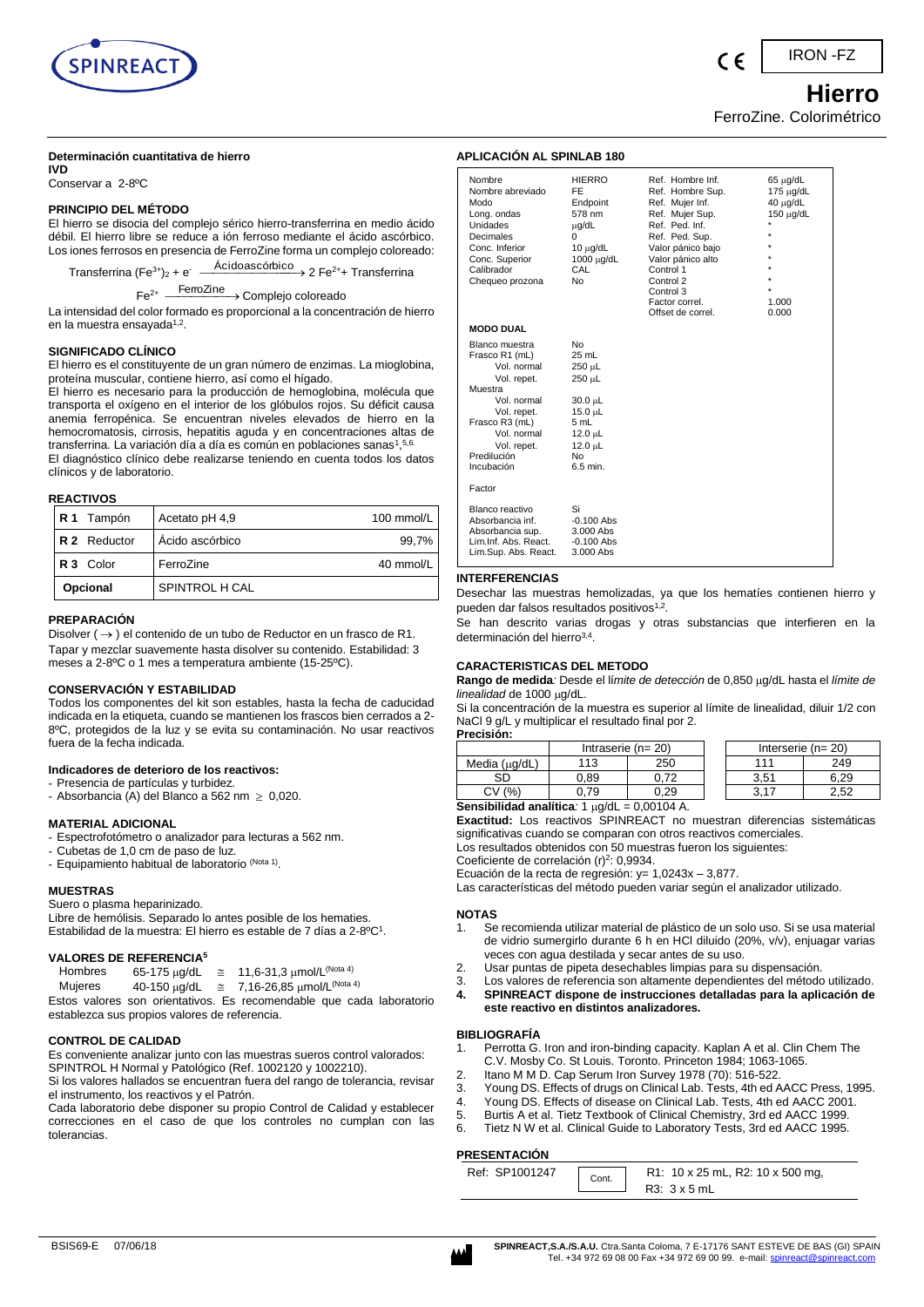

 $\epsilon$ 

IRON -FZ

# *Fering Contract Contract Contract Contract Contract Contract Contract Contract Contract Contract Contract Contract Contract Contract Contract Contract Contract Contract Contract Contract Contract Contract Contract Contra* FerroZine. Colorimétrique

## *Détermination quantitative de fer* **IVD**

Conserver à 2-8ºC

### **PRINCIPE DE LA METHODE**

Le fer se dissocie du complexe sérique fer-transferrine en milieu acide faible. Le fer libre est réduit en un ion ferreux au contact de l'acide ascorbique. Les ions ferreux en présence de FerroZine forment un complexe coloré:

Transferrine (Fe<sup>3+</sup>) <sub>2</sub> + e<sup>-</sup>  $\frac{Acideascribique}{2}$  > 2 Fe<sup>2+</sup>+ Transferrine

# Fe<sup>2+</sup> <del>FerroZine</del> > Complexe coloré

L'intensité de la couleur formée est proportionnelle à la concentration de Fe dans l'échantillon testé<sup>1, 2</sup>.

### **SIGNIFICATION CLINIQUE**

Le fer est le constituant base d'un grand nombre d'enzymes. La myoglobine, protéine musculaire, contient du fer, tout comme le foie.

Le fer est nécessaire pour la production de l'hémoglobine, molécule qui transporte l'oxygène à l'intérieur des globules rouges. Un manque de fer entraîne une anémie ferropénique. On trouve des niveaux élevés de fer dans l'hémochromatose, la cirrhose, l'hépatite aigue et dans les concentrations élevées en transferrine. La variation de jour en jour est commune, chez les populations saines<sup>1</sup>,  $5,6$ .

Le diagnostique doit prendre en compte les données cliniques et de laboratoire.

### **REACTIFS**

| IR1<br>Tampon        | Acétate pH 4,9   | 100 mmol/L |
|----------------------|------------------|------------|
| <b>R 2</b> Réducteur | Acide ascorbique | 99,7%      |
| R 3 Couleur          | FerroZine        | 40 mmol/L  |
| <b>OPTIONNEL</b>     | SPINTROL H CAL   |            |

### **PREPARATION**

Dissoudre (→) le contenu d'un tube de réducteur R2 dans un flacon de tampon R1.

Refermer et mélanger doucement jusqu'à la dissolution du contenu. Stabilité: 3 mois à 2-8ºC ou 1 mois à température ambiante (15-25ºC). Le R3 est prêt à l'emploi.

### **CONSERVATION ET STABILITE**

Tous les composants du kit sont stables jusqu'à la date de péremption indiquée sur le flacon, et s'ils sont maintenus hermétiquement fermés à 2- 8ºC, à l'abri de la lumière et des sources de contamination. Ne pas utiliser les réactifs en dehors de la date indiquée.

### **Indices de détérioration des réactifs:** Présence de particules et turbidité.

- Absorbation (A) du blanc à 562 nm  $\geq$  0,020.

# **MATERIEL SUPPLEMENTAIRE**

Auto-analyseur SPINLAB 180.

Equipement classique de laboratoire (Remarque 2).

### **ECHANTILLONS**

Sérum ou plasma héparinisé.

Sans hémolyse. Séparé le plus tôt possible des hématies. Stabilité de l'échantillon: Le fer est stable pendant 7 jours à 2-8ºC<sup>1</sup>.

### **VALEURS DE REFERENCE (Remarque 5)**

| Hommes | 65-175 µg/dL | 11,6-31,3 µmol/L <sup>(Remarque 4)</sup>  |
|--------|--------------|-------------------------------------------|
| Femmes | 40-150 µg/dL | 7,16-26,85 µmol/L <sup>(Remarque 4)</sup> |

Ces valeurs sont données à titre d'information. Il est conseillé à chaque laboratoire de définir ses propres valeurs de référence.

### **CONTRÔLE DE QUALITÉ**

Il est conseillé d'analyser conjointement les échantillons de sérum dont les valeurs ont été contrôlées: SPINTROL H Normal et pathologique (Réf. 1002120 et 1002210).

Si les valeurs se trouvent en dehors des valeurs tolérées, analyser l'instrument, les réactifs et le calibreur.

Chaque laboratoire doit disposer de son propre contrôle de qualité et déterminer les mesures correctives à mettre en place dans le cas où les vérifications ne correspondraient pas aux attentes.

| <b>APPLICATION AU SPINLAB 180</b>                                                                                                                                                               |                                                                                                                             |                                                                                                                                                                                                                                 |                                                                                                        |  |  |
|-------------------------------------------------------------------------------------------------------------------------------------------------------------------------------------------------|-----------------------------------------------------------------------------------------------------------------------------|---------------------------------------------------------------------------------------------------------------------------------------------------------------------------------------------------------------------------------|--------------------------------------------------------------------------------------------------------|--|--|
| Name<br>Abbr. Name<br>Mode<br>Wavelength<br>Units<br>Decimals<br>Low Conc.<br>High Conc.<br>Calibrator name<br>Prozone check                                                                    | <b>IRON</b><br>FF<br>Endpoint<br>578 nm<br>uq/dL<br>0<br>$10 \mu g/dL$<br>1000 μg/dL<br>CAL<br>N <sub>0</sub>               | Ref. male low<br>Ref. male high<br>Ref. female low<br>Ref. female high<br>Ref. Ped. Low<br>Ref. Ped. High<br>Panic value low<br>Panic value high<br>Control 1<br>Control 2<br>Control 3<br>Correlat, factor<br>Correlat, offset | $65 \mu g/dL$<br>175 µg/dL<br>40 µg/dL<br>150 µg/dL<br>$\star$<br>$\star$<br>$\star$<br>1.000<br>0.000 |  |  |
| <b>DUAL MODE</b>                                                                                                                                                                                |                                                                                                                             |                                                                                                                                                                                                                                 |                                                                                                        |  |  |
| Sample blank<br>R1 bottle (mL)<br>normal volume<br>rerun volume<br>Sample<br>normal volume<br>rerun volume<br>R3 bottle (mL)<br>normal volume<br>rerun volume<br>Predilución<br>Incubation time | N <sub>0</sub><br>25 mL<br>250 µL<br>250 uL<br>30 µL<br>15 µL<br>5 mL<br>12.0 µL<br>12.0 µL<br>N <sub>0</sub><br>$6.5$ min. |                                                                                                                                                                                                                                 |                                                                                                        |  |  |
| Factor                                                                                                                                                                                          |                                                                                                                             |                                                                                                                                                                                                                                 |                                                                                                        |  |  |
| Reagent blank<br>Low Absorbance<br>High Absorbance<br>R. Abs. L. Limit<br>R. Abs. H. Limit                                                                                                      | Yes<br>$-0.100$ Abs<br>3.000 Abs<br>$-0.100$ Abs<br>3.000 Abs                                                               |                                                                                                                                                                                                                                 |                                                                                                        |  |  |

### **CARACTERISTIQUES DE LA METHODE**

Gamme de mesures*: Depuis* la *limite de détection de* 0,850  $\mu$ q/dL jusqu'à la *limite* de linéarité de 1000 ug/dL.

Si la concentration de l'échantillon est supérieure à la limite de linéarité, diluer 1/2 avec du NaCl 9 g/L et multiplier le résultat final par 2. **Précision:**

| 1166801.        |                          |      |  |                          |      |
|-----------------|--------------------------|------|--|--------------------------|------|
|                 | Intra-série ( $n = 20$ ) |      |  | Inter-série ( $n = 20$ ) |      |
| Moyenne (µg/dL) | 113                      | 250  |  | 111                      | 249  |
| SD              | 0.89                     | 0.72 |  | 3.51                     | 6.29 |
| (%<br>C۷        | .79                      | 29.د |  | ? 17                     | 2.52 |
| .<br>-<br>.     | $\cdots$                 | .    |  |                          |      |

**Sensibilité analytique**: 1  $\mu$ g/dL = 0,00104 A.

**Exactitude:** Les réactifs SPINREACT ne montrent pas de différences systématiques significatives lorsqu'on les compare à d'autres réactifs commerciaux.

Les résultats obtenus avec 50 échantillons ont été les suivants:

Coefficient de corrélation (r)<sup>2</sup>: 0,9934.

Equation de la Coubre de régression: y=1,0243x – 3,877.

Les caractéristiques de la méthode peuvent varier suivant l'analyseur employé.

# **REMARQUES**

- 1. Il est conseillé d'utiliser du matériel en plastique, pour un usage unique. Si vous utilisez du matériel en verre, immergez-le pendant 6 h dans du HCl dilué (20%, v/v), rincez à plusieurs reprises avec de l'eau distillée et sécher avant utilisation.
- 2. Utiliser des embouts de pipettes jetables propres pour diffuser le produit.
- 3. Dépend fortement de la méthode.
- **4. SPINREACT dispose de consignes détaillées pour l'application de ce réactif dans différents analyseurs.**

### **BIBLIOGRAPHIE**

- 1. Perrotta G. Iron and iron-binding capacity. Kaplan A et al. Clin Chem The C.V. Mosby Co. St Louis. Toronto. Princeton 1984; 1063-1065.
- 2. Itano M M D. Cap Serum Iron Survey 1978 (70): 516-522.
- 3. Young DS. Effects of drugs on Clinical Lab. Tests, 4th ed AACC Press, 1995.
- 4. Young DS. Effects of disease on Clinical Lab. Tests, 4th ed AACC 2001.
- 5. Burtis A et al. Tietz Textbook of Clinical Chemistry, 3rd ed AACC 1999.
- 6. Tietz N W et al. Clinical Guide to Laboratory Tests, 3rd ed AACC 1995.

# **PRÉSENTATION**

| <b>FINLOLIVIATIVIV</b> |       |                                  |  |  |
|------------------------|-------|----------------------------------|--|--|
| Ref: SP1001247         |       | R1: 10 x 25 mL, R2: 10 x 500 mg, |  |  |
|                        | Cont. | $R3: 3 \times 5$ mL              |  |  |